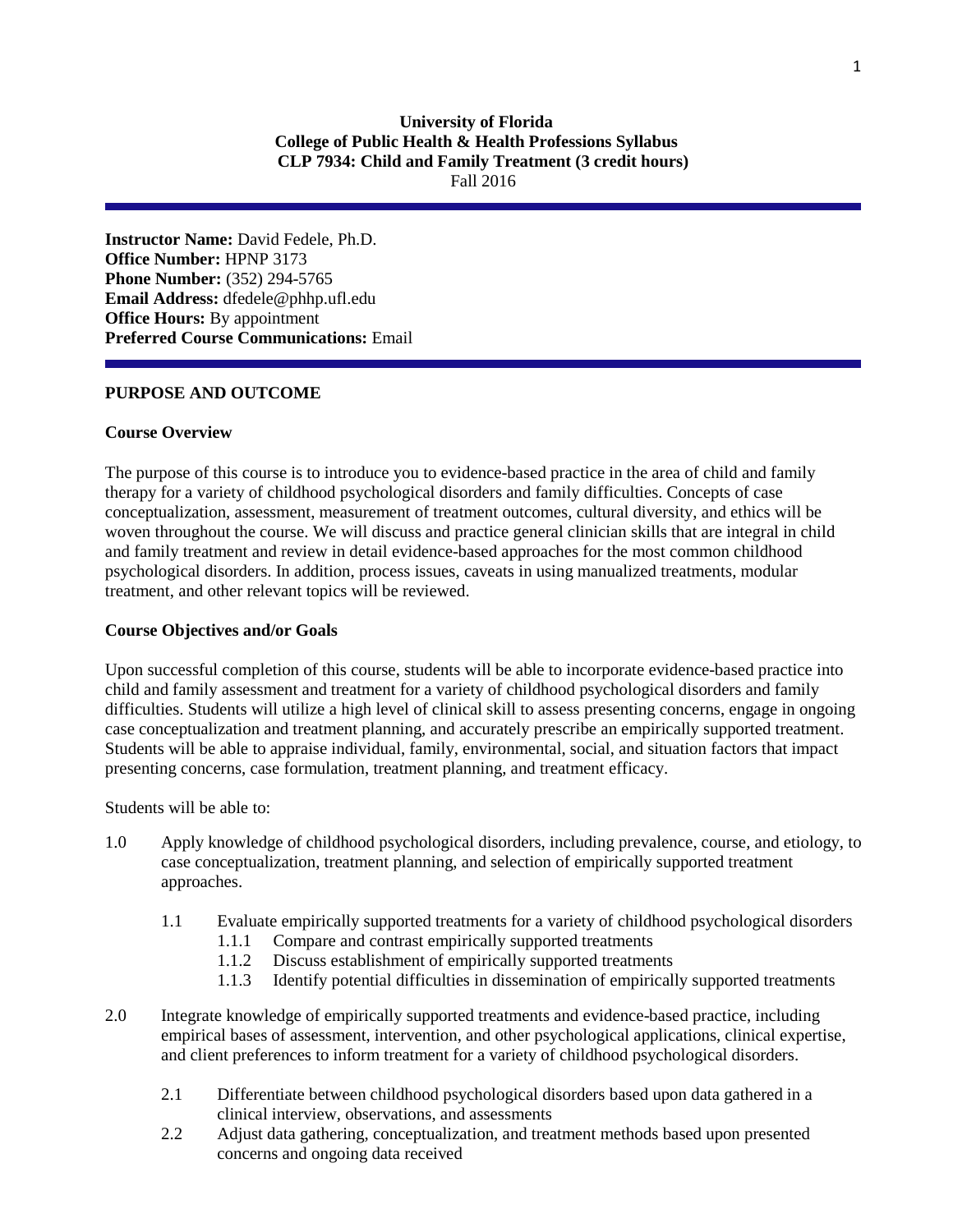- 3.0 Appraise individual, family, environmental, social, and situational factors that may influence the presence of childhood psychological disorders, case conceptualization, treatment planning, and treatment efficacy.
	- 3.1 Assess individual, family, environmental, social, and situational factors in a clinical interview
	- 3.2 Discuss how individual, family, environmental, social, and situational may impact treatment progress and efficacy.

#### **Instructional Methods**

#### Introduction to Blended Learning

A Blended Learning class uses a mixture of technology and face-to-face instruction to help students maximize their learning. Blended learning typically involves multiple technologies such as E-Learning systems, online video, and web assignments for the communication of information. Knowledge content that would have traditionally been presented during a live class lecture is instead provided online before the live class takes place. This allows more of the face-to-face time to focus on the higher levels of learning. These rich interactions with the instructor can be used to help students think critically, obtain expertise, and practice clinical reasoning.

#### Why Blended Learning?

Because health professions highly value the professionals' clinical skills and ability to interpret information in addition to what they know, passive engagement with presentations and rote learning do not adequately prepare students for their respective professions. Blended Learning prepares students for the rigorous requirements of health professions by creating meaningful student/teacher and peer interactions centered in problems and skill sets that resemble those likely to be experienced in the student's chosen field.

#### What Does It Mean for Students?

**Students are expected to come to class prepared by completing all out-of-class readings and** 

**assignments.** The coursework outside of class typically lays a foundation of knowledge or gives students practice needed to engage in higher levels of learning during live class sessions. During the face-to-face class time, students practice critical skills used by health professionals – critical thinking, problem solving, collaborating, and/or applying concepts gained from the out-of-class assignments to real-world examples. If students are not prepared for the face-to-face sessions, they will likely struggle to reach the higher learning goals of the course. When students come prepared, they can be active participants throughout the blended learning course experience, which will help them master course material and maintain what they have learned beyond the end of the course.

## **DESCRIPTION OF COURSE CONTENT**

# **Topical Outline/Course Schedule**

| Week | Date(s) | Topic(s)                                                          |  |  |  |  |  |  |  |  |
|------|---------|-------------------------------------------------------------------|--|--|--|--|--|--|--|--|
|      | 8/22    | <b>Evidence-based Treatments</b>                                  |  |  |  |  |  |  |  |  |
|      |         | <b>Empirically Supported Treatments (ESTs)</b>                    |  |  |  |  |  |  |  |  |
|      |         | <b>Evidence-based Practice</b>                                    |  |  |  |  |  |  |  |  |
|      |         | How do ESTs compare to other treatments?<br>٠                     |  |  |  |  |  |  |  |  |
|      |         | When and why do ESTs falter?                                      |  |  |  |  |  |  |  |  |
|      |         | <b>Canvas Assignment</b>                                          |  |  |  |  |  |  |  |  |
|      |         | <b>Canvas Community Building</b>                                  |  |  |  |  |  |  |  |  |
|      |         | Canvas Discussion - Problems (and hopefully solutions) with ESTs? |  |  |  |  |  |  |  |  |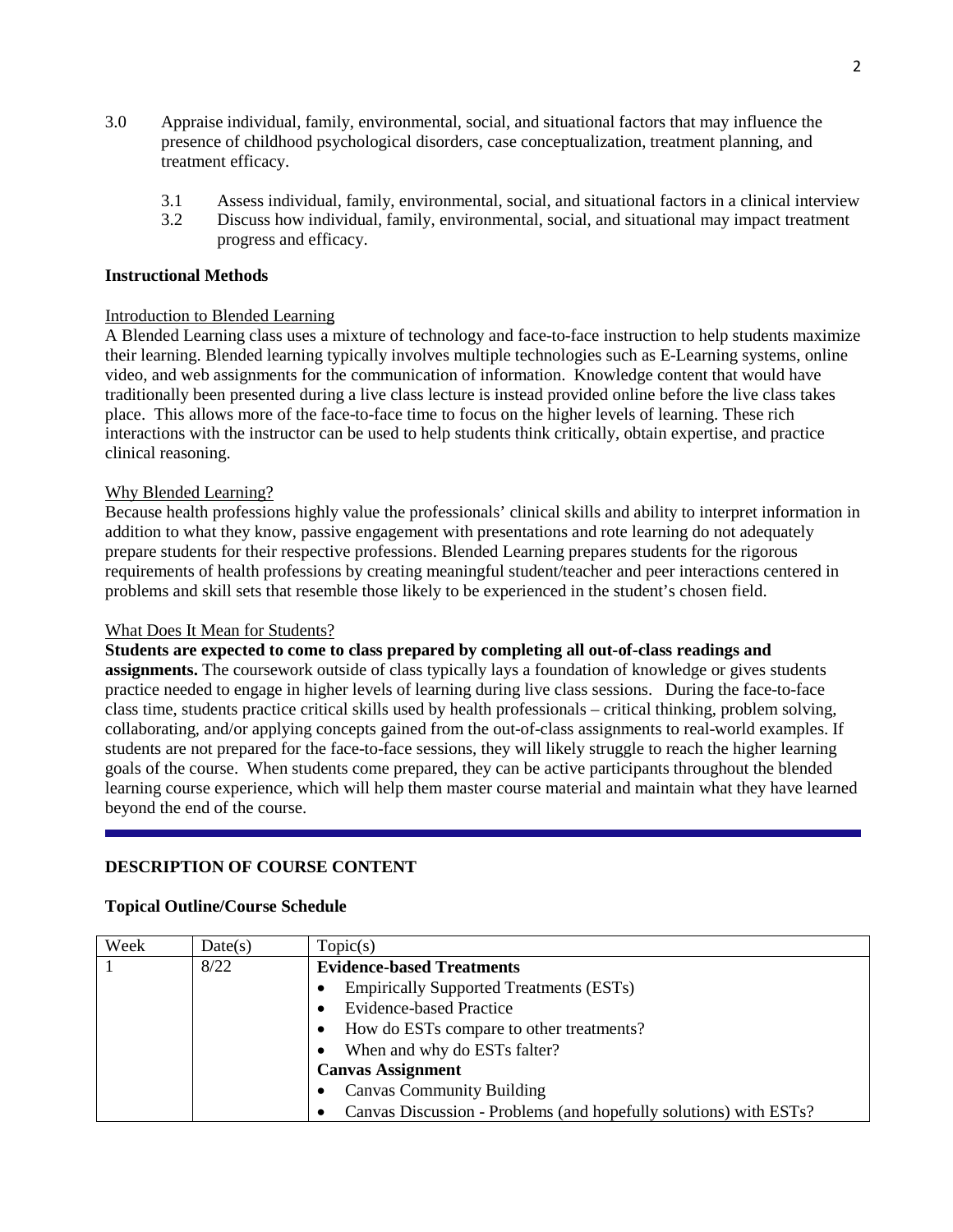| Week           | Date(s) | Topic(s)                                                                       |  |  |  |  |  |  |  |
|----------------|---------|--------------------------------------------------------------------------------|--|--|--|--|--|--|--|
| $\overline{2}$ | 8/29    | <b>Clinical Interviewing</b>                                                   |  |  |  |  |  |  |  |
|                |         | Clinical interviewing for children and families<br>٠                           |  |  |  |  |  |  |  |
|                |         | Confidentiality<br>٠                                                           |  |  |  |  |  |  |  |
|                |         | Therapeutic alliance<br>$\bullet$                                              |  |  |  |  |  |  |  |
|                |         | <b>Treatment Planning</b>                                                      |  |  |  |  |  |  |  |
|                |         | Assessment<br>$\bullet$                                                        |  |  |  |  |  |  |  |
|                |         | Case conceptualization<br>$\bullet$                                            |  |  |  |  |  |  |  |
|                |         | Presenting a treatment plan                                                    |  |  |  |  |  |  |  |
| 3              | 9/5     | Labor Day - No Class!                                                          |  |  |  |  |  |  |  |
| 4              | 9/12    | <b>CBT Basics for Children &amp; Adolescents</b>                               |  |  |  |  |  |  |  |
|                |         | <b>CBT</b> 101                                                                 |  |  |  |  |  |  |  |
|                |         | Identifying and Connecting Thoughts, Feelings, & Behavior<br>٠                 |  |  |  |  |  |  |  |
|                |         | <b>Socratic Questioning</b><br>$\bullet$                                       |  |  |  |  |  |  |  |
|                |         | <b>Canvas Assignment</b>                                                       |  |  |  |  |  |  |  |
|                |         | <b>CBT</b> Homework Exercise                                                   |  |  |  |  |  |  |  |
| 5              | 9/19    | Behavioral Activation and 3 <sup>rd</sup> Wave Cognitive Behavioral Treatments |  |  |  |  |  |  |  |
|                |         | Behavioral activation<br>$\bullet$                                             |  |  |  |  |  |  |  |
|                |         | Mindfulness-based approaches<br>$\bullet$                                      |  |  |  |  |  |  |  |
|                |         | Acceptance and commitment therapy                                              |  |  |  |  |  |  |  |
| 6              | 9/26    | <b>Disruptive and Conduct Disorders</b>                                        |  |  |  |  |  |  |  |
|                |         | ADHD & ODD<br>$\bullet$                                                        |  |  |  |  |  |  |  |
|                |         | Parent management training<br>$\bullet$                                        |  |  |  |  |  |  |  |
|                |         | Medication, therapy, or both?<br>$\bullet$                                     |  |  |  |  |  |  |  |
|                |         | <b>Student Presentations</b>                                                   |  |  |  |  |  |  |  |
|                |         | Parent-child interaction therapy                                               |  |  |  |  |  |  |  |
|                |         | Multisystemic Therapy                                                          |  |  |  |  |  |  |  |
| 7              | 10/3    | <b>Anxiety Disorders</b>                                                       |  |  |  |  |  |  |  |
|                |         | <b>Types of Anxiety Disorders</b><br>$\bullet$                                 |  |  |  |  |  |  |  |
|                |         | <b>Anxiety Psychoeducation</b><br>٠                                            |  |  |  |  |  |  |  |
|                |         | <b>Core Treatment Components</b>                                               |  |  |  |  |  |  |  |
|                |         | Fear Hierarchy<br>O                                                            |  |  |  |  |  |  |  |
|                |         | Exposure<br>O                                                                  |  |  |  |  |  |  |  |
|                |         | Relaxation<br>O                                                                |  |  |  |  |  |  |  |
|                |         | <b>Cognitive Restructuring</b>                                                 |  |  |  |  |  |  |  |
| 8              | 10/10   | <b>Student Presentations</b>                                                   |  |  |  |  |  |  |  |
|                |         | <b>Tics</b>                                                                    |  |  |  |  |  |  |  |
|                |         | <b>Selective Mutism</b><br>$\bullet$                                           |  |  |  |  |  |  |  |
|                |         | Social Anxiety Disorder                                                        |  |  |  |  |  |  |  |
|                |         | <b>Separation Anxiety Disorder</b>                                             |  |  |  |  |  |  |  |
| 9              | 10/17   | <b>Depression</b>                                                              |  |  |  |  |  |  |  |
|                |         | Treatment strategies                                                           |  |  |  |  |  |  |  |
|                |         | Suicidality/risk assessment<br>$\bullet$                                       |  |  |  |  |  |  |  |
|                |         | Antidepressant medication<br>٠                                                 |  |  |  |  |  |  |  |
|                |         | Strategies for treatment resistant patients                                    |  |  |  |  |  |  |  |
|                |         | <b>Student Presentation</b>                                                    |  |  |  |  |  |  |  |
|                |         | Interpersonal therapy                                                          |  |  |  |  |  |  |  |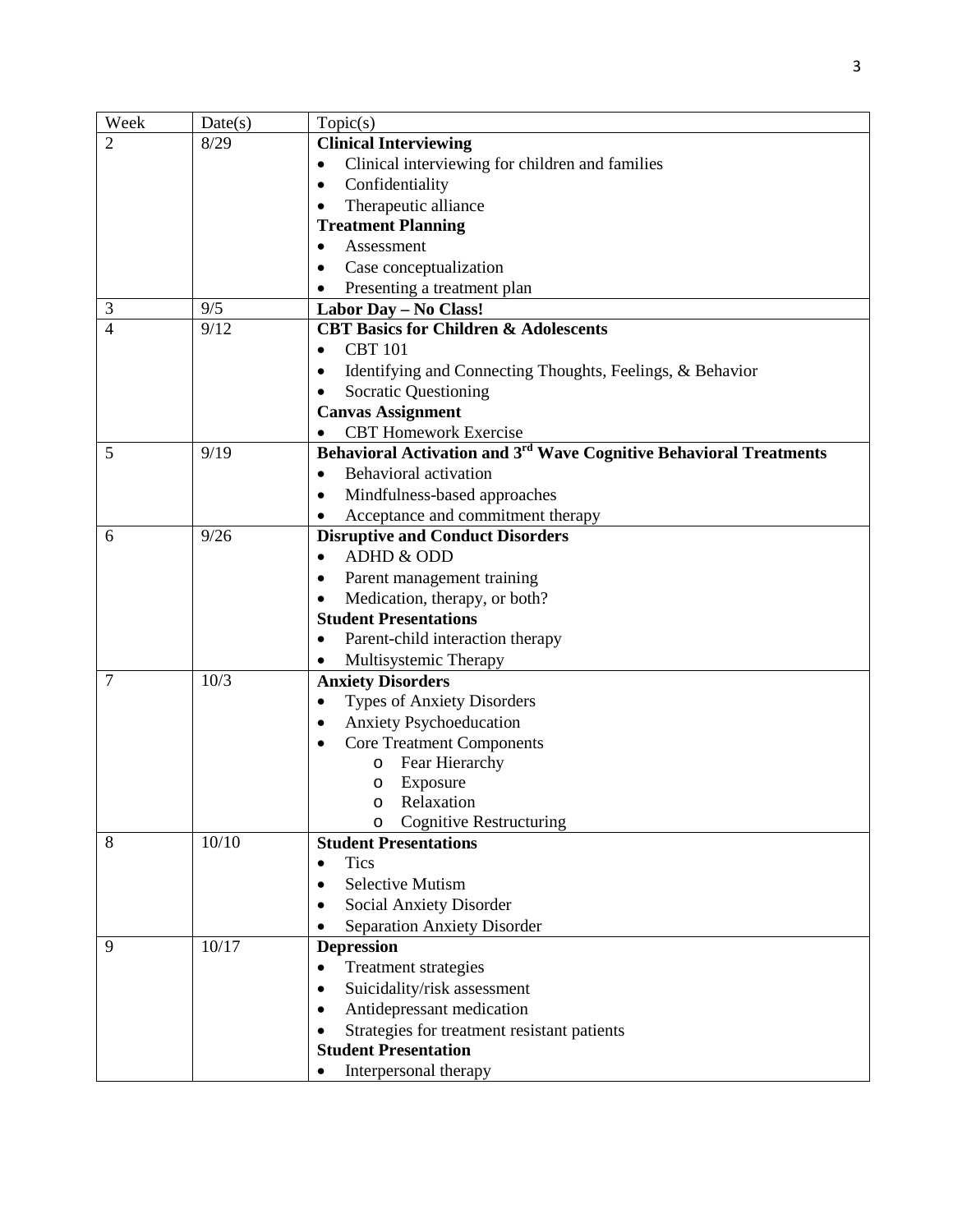| Week | Date(s) | Topic(s)                                               |  |  |  |  |  |  |
|------|---------|--------------------------------------------------------|--|--|--|--|--|--|
| 10   | 10/24   | <b>Guest Lecture - Dr. Cara Lusby</b>                  |  |  |  |  |  |  |
|      |         | Self-harm<br>$\bullet$                                 |  |  |  |  |  |  |
|      |         | Dialectical behavior therapy<br>$\bullet$              |  |  |  |  |  |  |
|      |         | <b>Student Presentation</b>                            |  |  |  |  |  |  |
|      |         | Pediatric bipolar                                      |  |  |  |  |  |  |
| 11   | 10/31   | <b>Guest Lecture - Dr. Brenda Wiens</b>                |  |  |  |  |  |  |
|      |         | School accommodations<br>$\bullet$                     |  |  |  |  |  |  |
|      |         | School consultation<br>$\bullet$                       |  |  |  |  |  |  |
|      |         | <b>Canvas Assignment</b>                               |  |  |  |  |  |  |
|      |         | <b>Engaging Schools in Treatment</b>                   |  |  |  |  |  |  |
| 12   | 11/7    | Guest Lecture - Dr. Cynthia Johnson                    |  |  |  |  |  |  |
|      |         | Autism spectrum disorders                              |  |  |  |  |  |  |
| 13   | 11/14   | <b>Posttraumatic Stress Disorder</b>                   |  |  |  |  |  |  |
|      |         | Trauma focused CBT                                     |  |  |  |  |  |  |
|      |         | Training discussion<br>O                               |  |  |  |  |  |  |
|      |         | <b>CBT</b> exercises<br>$\circ$                        |  |  |  |  |  |  |
|      |         | <b>Student Presentation</b>                            |  |  |  |  |  |  |
|      |         | Reactive attachment disorder<br>$\bullet$              |  |  |  |  |  |  |
|      |         | <b>Canvas Assignment</b>                               |  |  |  |  |  |  |
|      |         | Trauma focused CBT training certificate                |  |  |  |  |  |  |
| 14   | 11/21   | <b>Child &amp; Family Treatment Basics</b>             |  |  |  |  |  |  |
|      |         | Commonly used strategies                               |  |  |  |  |  |  |
|      |         | <b>Communication skills</b><br>$\circ$                 |  |  |  |  |  |  |
|      |         | Problem solving skills<br>O                            |  |  |  |  |  |  |
|      |         | Common difficult situations                            |  |  |  |  |  |  |
|      |         | Divorce/separation<br>O<br>Low engagement in treatment |  |  |  |  |  |  |
|      |         | O<br>Ethics                                            |  |  |  |  |  |  |
|      |         | <b>Canvas Assignment</b>                               |  |  |  |  |  |  |
|      |         | Reengaging parents in treatment                        |  |  |  |  |  |  |
| 15   | 11/28   | <b>Student Presentations</b>                           |  |  |  |  |  |  |
|      |         | Eating disorders                                       |  |  |  |  |  |  |
|      |         | Enuresis/Encopresis                                    |  |  |  |  |  |  |
|      |         | Somatic Symptom/Conversion Disorder                    |  |  |  |  |  |  |
| 16   | 12/5    | Diversity in Child & Family Treatment                  |  |  |  |  |  |  |
|      |         | Efficacious treatments for minority youth<br>$\bullet$ |  |  |  |  |  |  |
|      |         | Cultural tailoring in Treatments<br>$\bullet$          |  |  |  |  |  |  |
|      |         | <b>Future directions</b><br>$\bullet$                  |  |  |  |  |  |  |
|      |         | Class feedback<br>$\bullet$                            |  |  |  |  |  |  |
| Exam | 12/12   | <b>Final Exam</b>                                      |  |  |  |  |  |  |
| Week |         | Oral Case Study                                        |  |  |  |  |  |  |
|      |         |                                                        |  |  |  |  |  |  |

# **Course Materials and Technology**

# **Text book (optional):**

Weisz, J. R., & Kazdin, A. E. (Eds.). (2010). *Evidence-based psychotherapies for children and adolescents*  (2nd ed.). New York, NY: The Guilford Press.

# **Canvas:**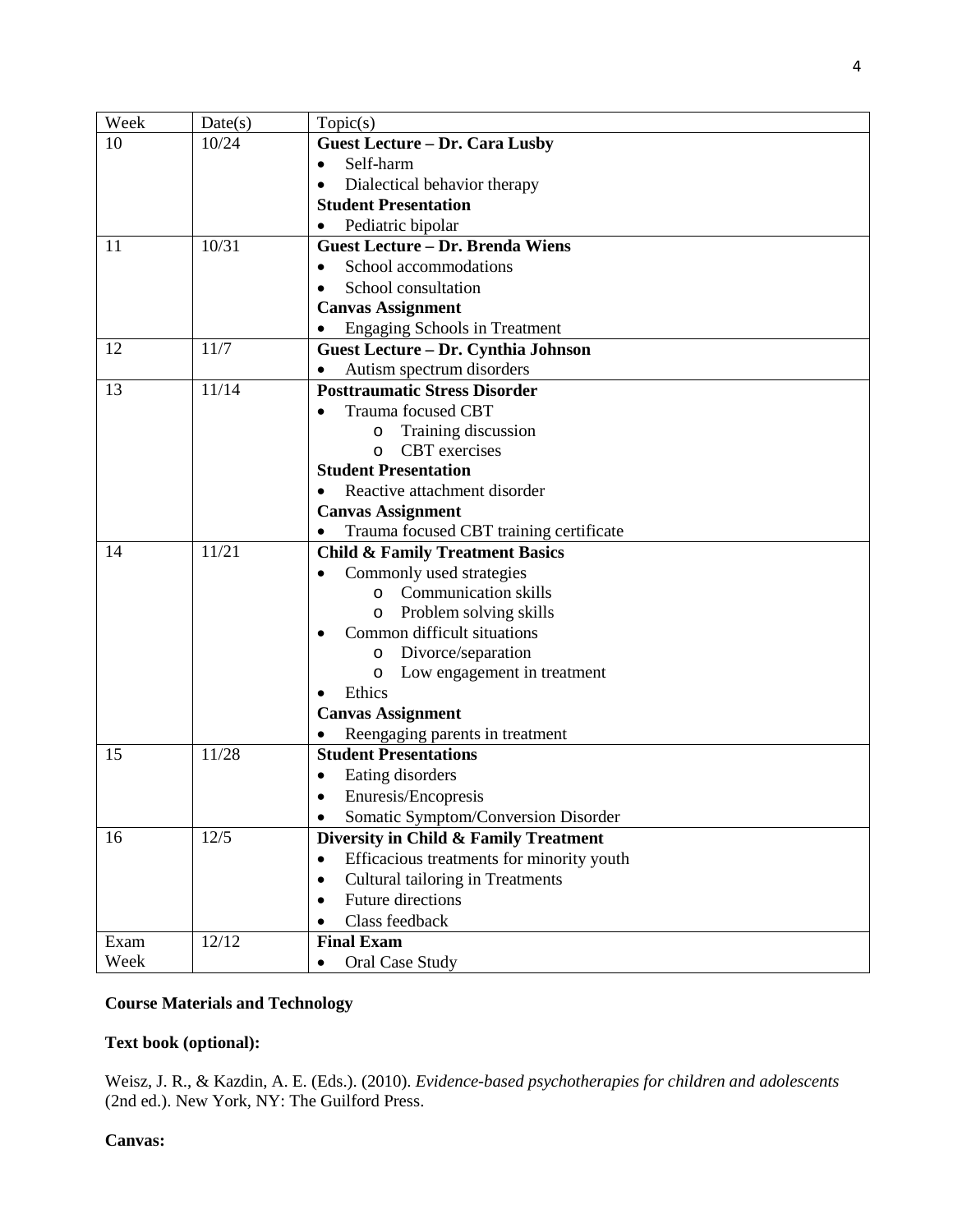Weekly course readings will be posted on Canvas, the learning management system supported by the University of Florida. Students are expected to check Canvas on a daily basis for readings, announcements, course modifications, and other relevant materials.

For issues with technical difficulties for E-learning please contact the UF Help Desk at:

- Learning-support@ufl.edu
- $\bullet$  (352) 392-HELP select option 2
- <https://lss.at.ufl.edu/help.shtml>

# **ACADEMIC REQUIREMENTS AND GRADING**

# **1. Quizzes (100 total points)**

There will be 10 quizzes during the semester to assess your understanding of the assigned reading materials. Each quiz is worth 10 points. Students will have at least 24 hours before class to take a quiz.

# **2. Canvas Discussions (75 total points)**

# **Problems (and hopefully solutions) with ESTs? (25 points)**

We have reviewed how treatments are classified as empirically supported and the movement of psychology towards evidence-based practice. As indicated in our class discussion and readings, although this movement has numerous benefits, it is not without some challenges. Several criticisms or qualifications of the evidencebased practice movement were discussed in class. Additionally, Lambert (2011) discussed a number of barriers to implementing ESTs. Taking into account the pros and cons of empirically supported treatments and evidence-based practice and potential implementation barriers, please answer the following questions.

## **Initial Post**

- Which con or barrier to further advancing ESTs or evidence-based practice initiative was the most interesting or surprising to you? Why?
- What are some potential solutions for the barriers to empirically supported treatments and the advancement of evidence-based practice? Indicating that additional research is needed is fine, however, please be specific. What types of studies? With what population? At what location? Also, think outside a research-limited framework. What are potential solutions on a more macro or societal level?
- In a related vein, if the field of psychology is interested in further dissemination of empirically supported treatments how do you suggest we do so?

## **Response Post**

• Please respond to a peer's post with your thoughts about their response. How is their solution or method for dissemination of ESTs similar or different from yours? Do you agree or disagree with their potential solutions? Why or why not?

## **Engaging Schools in Treatment (25 points)**

Multisystemic Therapy and the Incredible Years program have proven to be effective for children and adolescents with aggressive behavior and conduct disorder. A shared component across both empirically supported treatments is their engagement of multiple systems, especially the school system. With that information in mind, please answer the following questions.

## **Initial Post**

- Have you had the opportunity to try to engage teachers in treatment? If so, briefly describe your experience (e.g., level of difficulty, responsiveness of teacher).
- What barriers did you encounter in engaging teachers in treatment? If you have not had these opportunities yet, what barriers do you anticipate encountering in these situations?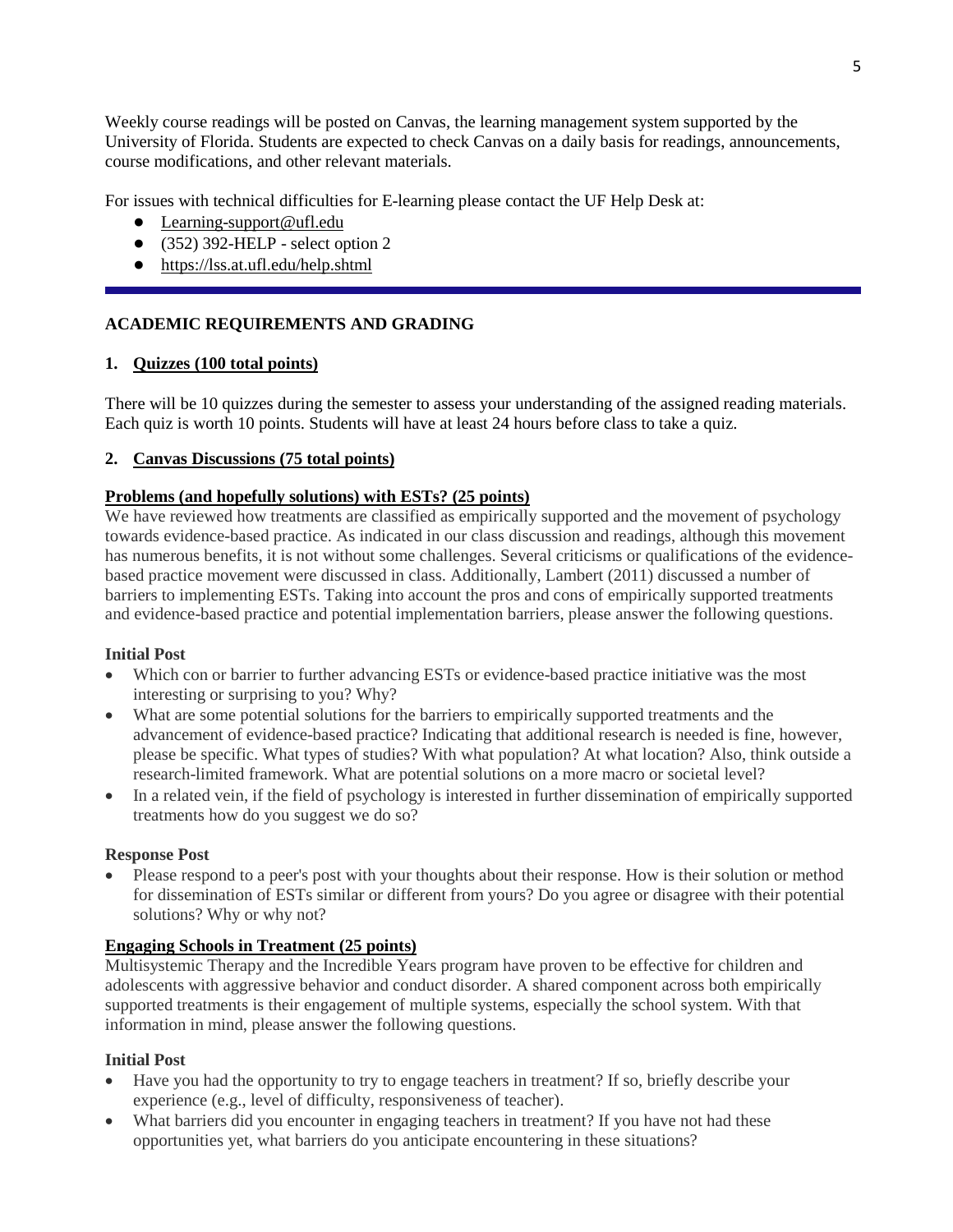• What do you think are some helpful ways to attempt to engage teachers in treatment? In other words, how do you think you would go about having a teacher more involved in treatment?

# **Response Post**

• Please respond to a peer's post with your thoughts about their response. What did you learn from their post? Do you have any constructive thoughts on their methods to engage teachers? Have your experiences been similar to theirs?

# **Reengaging Families in Treatment (25 points)**

Chorpita (2007) reviews several reasons why families may become disengaged in treatment including encountering obstacles and balancing treatment with other competing demands. This chapter also mentions several possible solutions to reengaging families in treatment. Please answer the following questions:

# **Initial Post**

- Have you had parents or families become disengaged from treatment? If so, briefly describe your experience.
- Using Chorpita (2007) as a guide, what barriers have encountered in engaging families in treatment? If you have not had these opportunities yet, what barriers do you anticipate encountering with families and why?
- Of the listed solutions in the Chorpita (2007) chapter, what do you think is the most helpful ways to attempt to engage parents?

# **Response Post**

• Please respond to a peer's post with your thoughts about their response. What did you learn from their post? Have your experiences been similar to theirs? Have you tried the solution they picked from the chapter and had good (or bad) results?

# **3. Assignments (50 total points)**

# **CBT Homework Exercise (25 points)**

Cognitive behavioral therapy (CBT) often includes a homework component. Over the course of your training career you will ask patients to complete a variety of homework tasks including monitoring forms and behavioral exercises. A commonly used homework assignment in CBT is mood and relaxation (or pleasurable event) tracking. This assignment will entail you completing this form self-monitoring form from a stress management protocol [\(Link\)](http://global.oup.com/us/companion.websites/fdscontent/uscompanion/us/pdf/treatments/Daily_Self_Monitoring_Sheet.pdf). You can select what sort of relaxation practice you want to engage in (e.g., PMR, diaphragmatic breathing). You should make your best effort to keep as accurate of a log as possible by completing the log each day.

Please briefly answer the following questions after completing the monitoring form. No more than two double-spaced pages of text.

- Describe your ability to complete the self-monitoring form each day (be honest).
- What were some of the barriers you encountered to completing the log and/or engaging in relaxation practice?
- Did it make a difference when you were able to engage in a relaxation practice? Why or why not? Did you notice any patterns for times that it was effective?
- Did this assignment change your perspective on patients completing homework assignments? If so, how?

# **Trauma Focused CBT Training (25 points)**

Each student is required to take the Trauma-Focused CBT continuing education course provided without cost online at [http://tfcbt.musc.edu/.](http://tfcbt.musc.edu/) This is an extensive website; there are nine modules that you must complete on the website for this assignment. All modules (i.e., the entire course) must be completed in order to receive credit for this assignment. A Certificate of Completion is available for printing when you submit the final evaluation. Please upload that certificate into Canvas to receive credit. Students must provide this certificate by **November 14th**. Students are encouraged to begin the training well in advance of our discussion of TF CBT to allow adequate time to complete the training.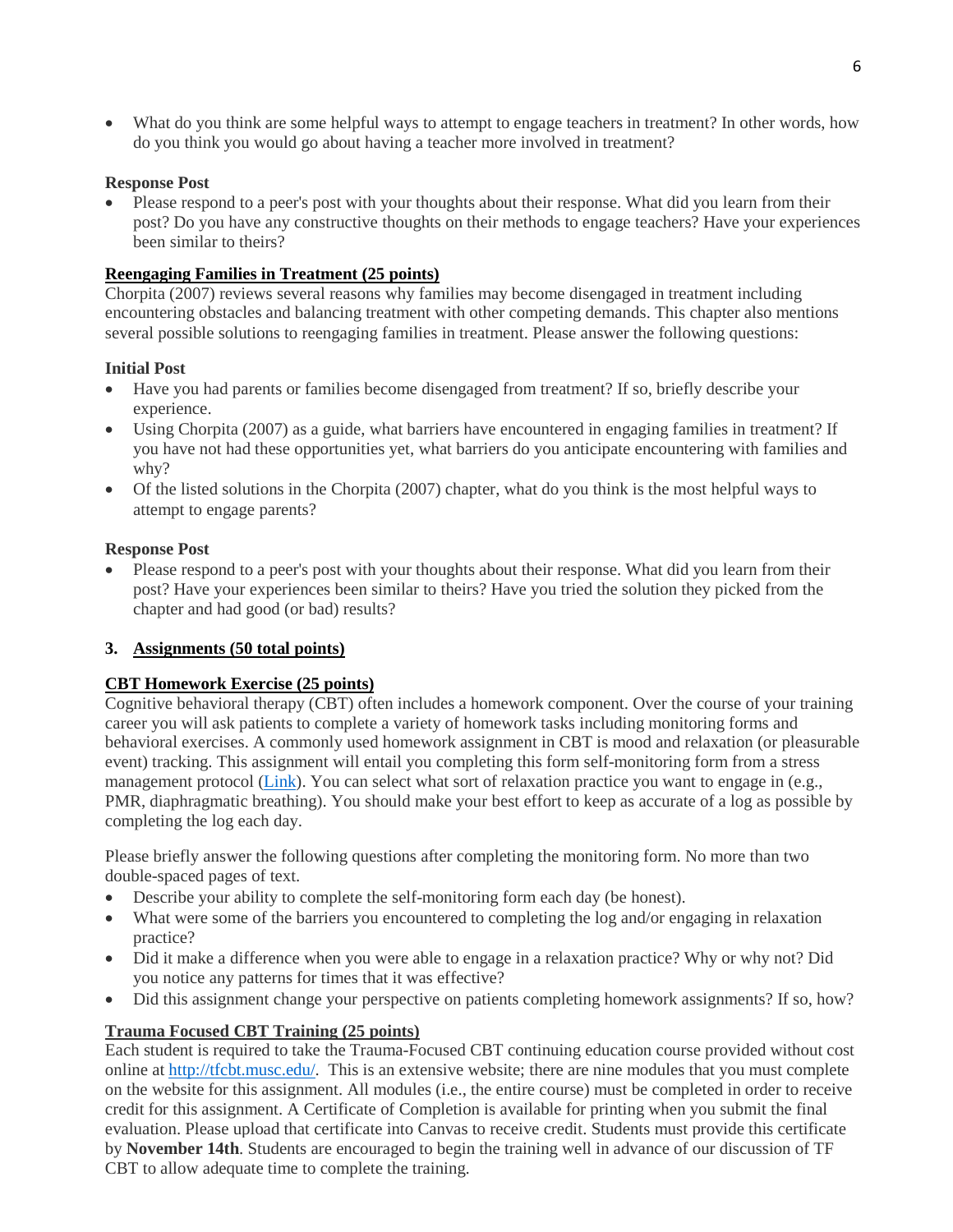# **4. Class Presentation (125 points)**

Each student will conduct an in-class presentation on a childhood psychological disorder or empirically supported treatment. Presentations should include the following components and last approximately 45 minutes. Students are required to post presentation material and their resources document (see below) the evening before class so that others can access material in advance.

Students will sign-up for a presentation of their choice on the first day of class. In the event that a student wishes to alter their presentation date, it is the responsibility to receive instructor approval and subsequently identify another student willing to change dates and their topic.

# **Content**

The presentation should be based on a recent review of the literature (e.g., journal articles, treatment manuals) on the student's chosen topic.

- Disorder presentations: Students are expected to provide an overview of the disorder, methods for assessment, and relevant information on empirically supported treatments.
- Treatment presentations: Students are expected to provide an overview of the treatment, core treatment components, and the state of the treatment evidence.

# **Class Activity**

Students are required to include a brief class activity as part of their presentation. This can include having the class complete a common strategy used in a treatment, role-playing a particular technique, or another creative activity related to the presentation.

## **Resources Document**

Students should compile a one page handout of helpful resources to disseminate to the class. This can include organizational websites, links to videos explaining the disorder and/or treatment, therapy resources, and citations for key manuals, articles, or chapters.

# **5. Oral Case Study Final Exam (150 points)**

Each student will complete an oral final examination. This examination will involve the student responding to questions pertaining to a single case scenario. To be fair, students will be randomly assigned a case scenario at the beginning of the oral exam (e.g., student will choose a number that is then tied to a specific scenario); thus you will not know the scenario before the exam. Scenarios will tap a psychological disorder and general therapeutic strategies discussed in class. Students can expect to receive questions in the broad content areas listed in the rubric. Questions will tap constructs, issues, and information that a developing clinician would be expected to understand.

## **Students should not discuss the content of their particular case scenario with other students until after all students have completed their oral examination.**

This examination will be scheduled by appointment with the course instructor; therefore, the exam will occur only in the presence of the course instructor (not the entire class). Each appointment will last approximately 30 minutes.

## **Grading**

| <b>Requirement</b>                                        | Due date     | % of final grade |
|-----------------------------------------------------------|--------------|------------------|
| Discussion – Problems (and hopefully solutions) with ESTs | August 28    | 5%               |
| Assignment – CBT Homework Exercise                        | September 18 | 5%               |
| Discusison - Engaging Schools in Treatment                | October 2    | 5%               |
| Assignment – Trauma-Focused CBT Training                  | November 14  | 5%               |
| Discussion – Reengaging Parents in Treatment              | November 21  | 5%               |
| Quizzes                                                   | TBD          | 20%              |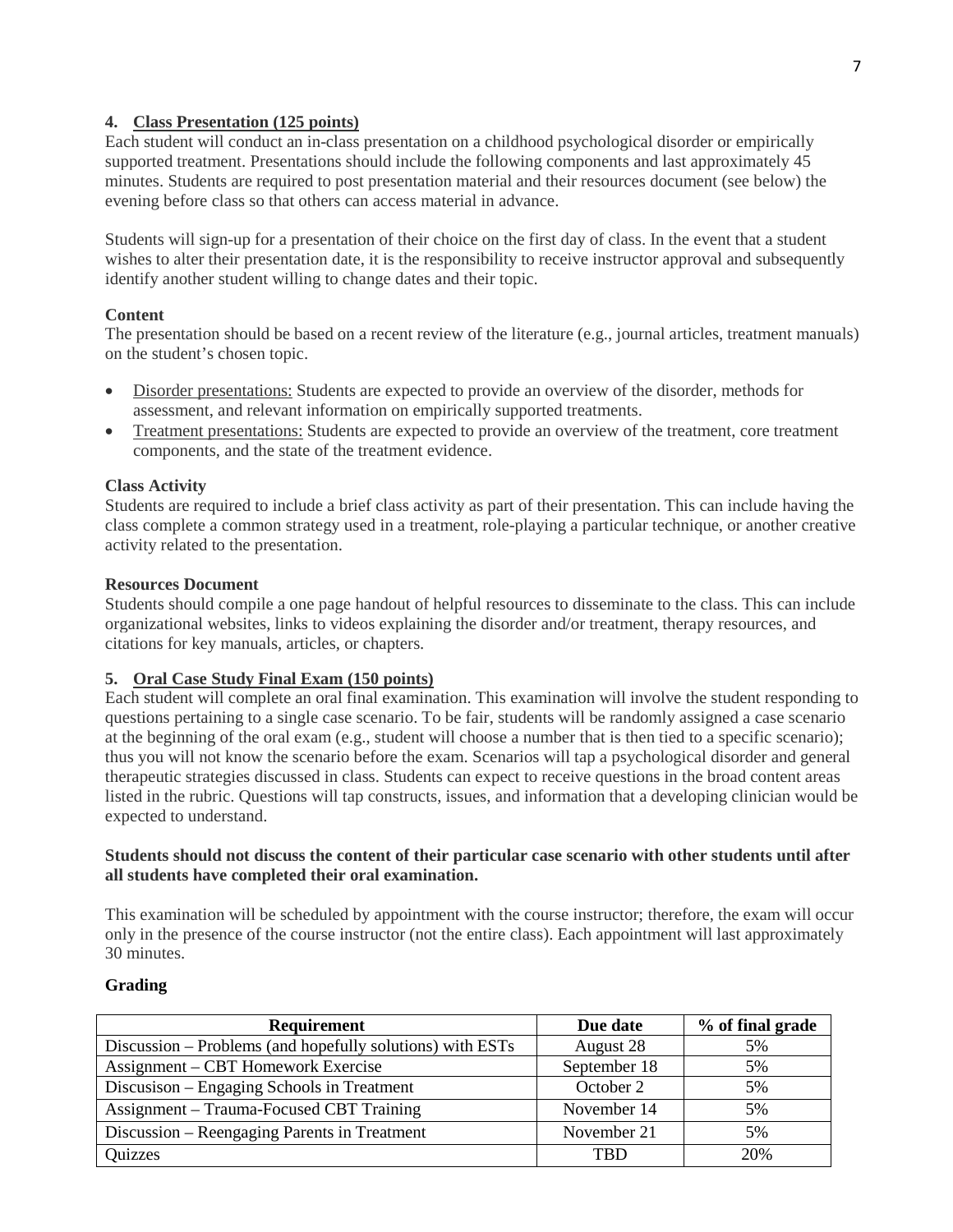| Assignment – Class Presentation |                  | 25% |
|---------------------------------|------------------|-----|
| Final Exam – Oral Case Study    | <b>J</b> ecember | 30% |

**Points earned 463- 500 448- 462 433- 447 413- 446 398- 412 383- 397 363- 382 348- 362 333- 347 313- 332 298- 312 Below 297 Letter Grade**  $\begin{bmatrix} A \\ \end{bmatrix}$   $\begin{bmatrix} A- \\ \end{bmatrix}$   $\begin{bmatrix} B+ \\ \end{bmatrix}$   $\begin{bmatrix} B \\ \end{bmatrix}$   $\begin{bmatrix} B- \\ \end{bmatrix}$   $\begin{bmatrix} C+ \\ \end{bmatrix}$   $\begin{bmatrix} C- \\ \end{bmatrix}$   $\begin{bmatrix} D+ \\ \end{bmatrix}$   $\begin{bmatrix} D \\ \end{bmatrix}$   $\begin{bmatrix} D- \\ \end{bmatrix}$   $\begin{bmatrix} E \\ \end{bmatrix}$ 

Point system used (i.e., how do course points translate into letter grades).

Please be aware that a C- is not an acceptable grade for graduate students. A grade of C counts toward a graduate degree only if an equal number of credits in courses numbered 5000 or higher have been earned with an A.

| Letter<br>Grade        |     | $A-$ | $B+$ | B   | <b>B-</b> | $C+$ | $\sqrt{ }$<br>֊ | $\mathbf{C}$ | $D+$       | D                  | D-   | E         | <b>WF</b> |         | <b>NG</b> | .১-<br>TT. |
|------------------------|-----|------|------|-----|-----------|------|-----------------|--------------|------------|--------------------|------|-----------|-----------|---------|-----------|------------|
| Grade<br><b>Points</b> | 4.0 | 3.67 | J.JJ | J.V | 2.67      | 2.33 | $\sim$ $\sim$   | 1.67         | 33<br>1.JJ | $1.0$ <sup>T</sup> | 0.67 | $\rm 0.0$ | 0.0       | $0.0\,$ | 0.0       | $0.0\,$    |

For greater detail on the meaning of letter grades and university policies related to them, see the Registrar's Grade Policy regulations at:

#### <http://catalog.ufl.edu/ugrad/current/regulations/info/grades.aspx>

## **Exam Policy**

Each student will complete a final oral examination (worth 155 points). This examination will involve the student responding to questions pertaining to a single case scenario. Students will be randomly assigned a case scenario at the beginning of the oral exam (e.g., student will choose a number that is then tied to a specific scenario); thus you will not know the scenario before the exam. Scenarios will tap a psychological disorder and general therapeutic strategies discussed in class. Students can expect to receive questions in the broad content areas listed in the rubric. Questions will tap constructs, issues, and information that a developing clinician would be expected to understand. Students will schedule an exam time with the instructor.

#### **Policy Related to Make up Exams or Other Work**

Students who must miss an assignment or exam deadline because of conflicting professional or personal commitment must make prior arrangements with the instructor. If an examination must be missed because of illness, a doctor's note is required.

Requirements for class attendance and make-up exams, assignments, and other work in this course are consistent with university policies that can be found in the online catalog at:

#### <https://catalog.ufl.edu/ugrad/current/regulations/info/attendance.aspx>

Any requests for make-ups due to technical issues MUST be accompanied by the ticket number received from LSS when the problem was reported to them. The ticket number will document the time and date of the problem. You MUST e-mail your instructor within 24 hours of the technical difficulty if you wish to request a make-up.

## **Policy Related to Required Class Attendance**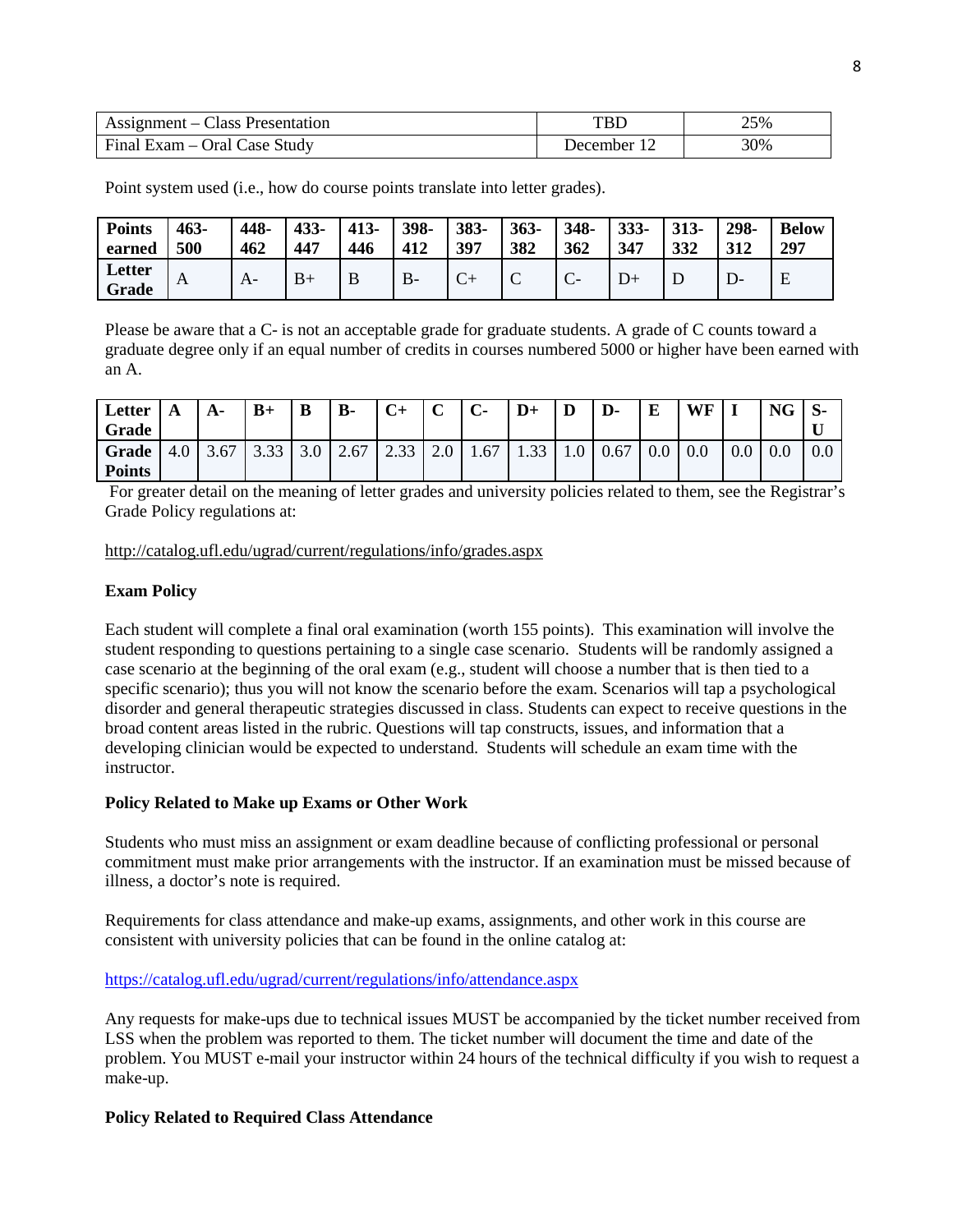Attendance is expected as a part of the student's professional training. Students are expected to arrive for class on time and to remain for the full class period. Students needing to miss class should make prior arrangements with the instructor.

Please note all faculty are bound by the UF policy for excused absences. For information regarding the UF Attendance Policy see the Registrar website for additional details:

<https://catalog.ufl.edu/ugrad/current/regulations/info/attendance.aspx>

## **STUDENT EXPECTATIONS, ROLES, AND OPPORTUNITIES FOR INPUT**

#### **Expectations Regarding Course Behavior**

Please refrain from using cell phones or any other electronic devices during class as it is distracting and inconsiderate of other students and the instructor. Laptop use is acceptable for note taking or presenting. However, do not browse other websites during class time. It is expected that students will be engaged and actively participate during class. Do not arrive late to class or disrupt the class as it is distracting and inconsiderate of other students and the instructor.

To the extent permitted by facility rules and restrictions, you may bring food and/or beverages to class as long as it does not interfere with your ability to work and/or participate in class and as long as it does not interfere with or your classmates' ability to work and participate in class. You will be expected to clean-up after yourself and dispose of all trash before leaving the classroom.

#### **Inclusive Learning Environment**

Public health and health professions are based on the belief in human dignity and on respect for the individual. As we share our personal beliefs inside or outside of the classroom, it is always with the understanding that we value and respect diversity of background, experience, and opinion, where every individual feels valued. We believe in, and promote, openness and tolerance of differences in ethnicity and culture, and we respect differing personal, spiritual, religious and political values. We further believe that celebrating such diversity enriches the quality of the educational experiences we provide our students and enhances our own personal and professional relationships. We embrace The University of Florida's Non-Discrimination Policy, which reads, "The University shall actively promote equal opportunity policies and practices conforming to laws against discrimination. The University is committed to non-discrimination with respect to race, creed, color, religion, age, disability, sex, sexual orientation, gender identity and expression, marital status, national origin, political opinions or affiliations, genetic information and veteran status as protected under the Vietnam Era Veterans' Readjustment Assistance Act." If you have questions or concerns about your rights and responsibilities for inclusive learning environment, please see your instructor or refer to the Office of Multicultural & Diversity Affairs website: [www.multicultural.ufl.edu](http://www.multicultural.ufl.edu/)

#### **Communication Guidelines**

As a blended learning class, it is imperative that students check email and the Canvas website often (i.e., once daily). Students are expected to participate in graded online discussions on various topics throughout the course. Please reference the applicable assignment rubrics for online discussions for a clear outline of what is expected with regard to posts and replies. In addition, please see the following resource for guidelines on online course etiquette:

[http://teach.ufl.edu/wp-content/uploads/2012/08/NetiquetteGuideforOnlineCourses.pdf.](http://teach.ufl.edu/wp-content/uploads/2012/08/NetiquetteGuideforOnlineCourses.pdf)

**Academic Integrity**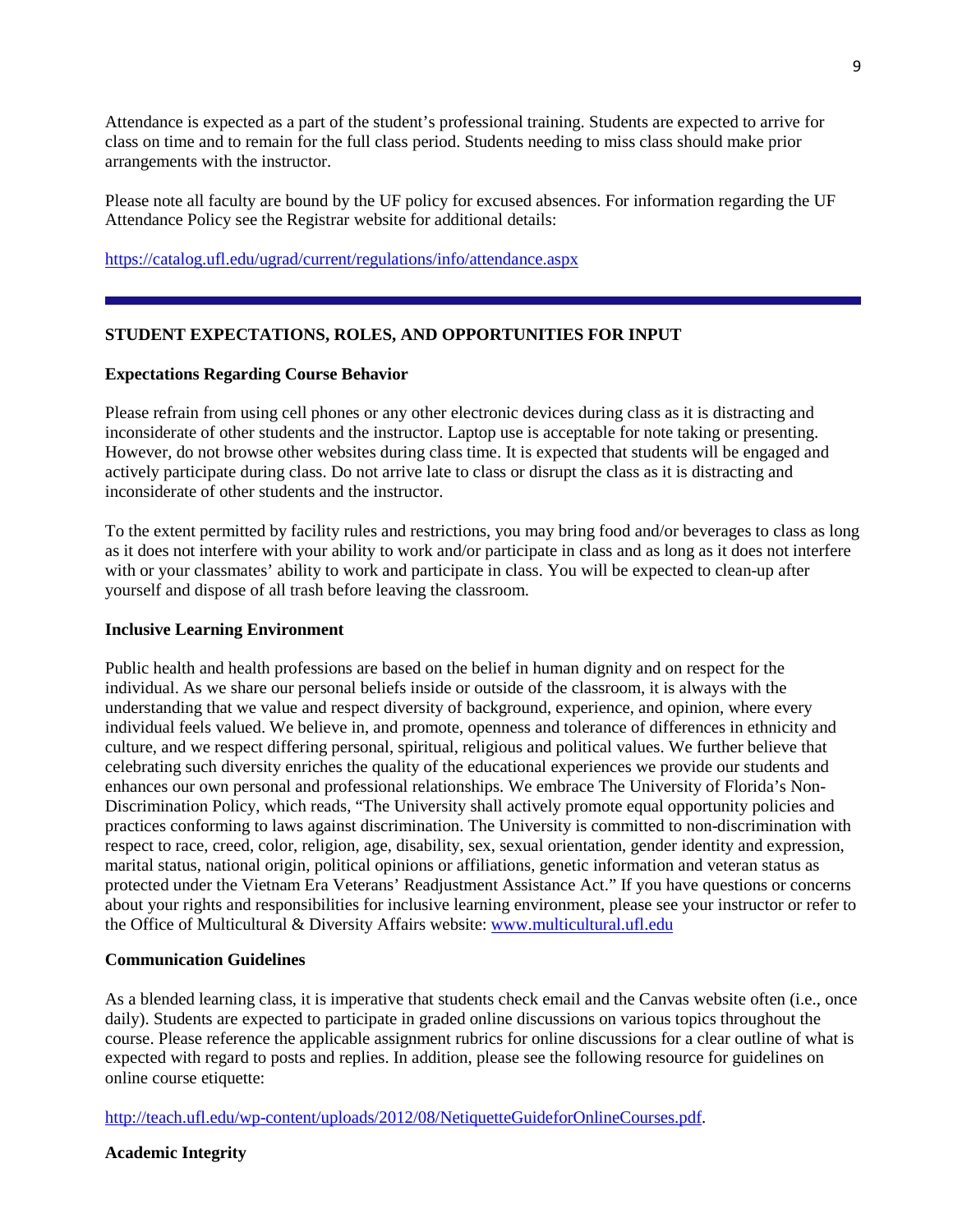Students are expected to act in accordance with the University of Florida policy on academic integrity. As a student at the University of Florida, you have committed yourself to uphold the Honor Code, which includes the following pledge:

# "**We, the members of the University of Florida community, pledge to hold ourselves and our peers to the highest standards of honesty and integrity**."

You are expected to exhibit behavior consistent with this commitment to the UF academic community, and on all work submitted for credit at the University of Florida, the following pledge is either required or implied:

# **"On my honor, I have neither given nor received unauthorized aid in doing this assignment."**

It is your individual responsibility to know and comply with all university policies and procedures regarding academic integrity and the Student Honor Code. Violations of the Honor Code at the University of Florida will not be tolerated. Violations will be reported to the Dean of Students Office for consideration of disciplinary action. For additional information regarding Academic Integrity, please see Student Conduct and Honor Code or the Graduate Student Website for additional details:

# <https://www.dso.ufl.edu/sccr/process/student-conduct-honor-code/> <http://gradschool.ufl.edu/students/introduction.html>

Please remember cheating, lying, misrepresentation, or plagiarism in any form is unacceptable and inexcusable behavior.

# **Online Faculty Course Evaluation Process** *optional in UF Template*

Students are expected to provide feedback on the quality of instruction in this course by completing online evaluations at [https://evaluations.ufl.edu](https://evaluations.ufl.edu/) so make sure you include a statement regarding the value and expectation for student participation in course evaluations. We suggest you include a comment regarding how you will use the evaluations (e.g. to make specific improvements to the course and teaching style, assignments, etc.). It is also important to make some statement regarding the direct influence they have on faculty tenure and promotion, so your input is valuable. Evaluations are typically open during the last two or three weeks of the semester, but students will be given specific times when they are open. Summary results of these assessments are available to students at [https://evaluations.ufl.edu/results/](https://evaluations.ufl.edu/results/ )

## **SUPPORT SERVICES**

## **Accommodations for Students with Disabilities**

If you require classroom accommodation because of a disability, you must register with the Dean of Students Office [http://www.dso.ufl.edu](http://www.dso.ufl.edu/) within the first week of class. The Dean of Students Office will provide documentation to you, which you then give to the instructor when requesting accommodation. The College is committed to providing reasonable accommodations to assist students in their coursework.

## **Counseling and Student Health**

Students sometimes experience stress from academic expectations and/or personal and interpersonal issues that may interfere with their academic performance. If you find yourself facing issues that have the potential to or are already negatively affecting your coursework, you are encouraged to talk with an instructor and/or seek help through University resources available to you.

• The Counseling and Wellness Center 352-392-1575 offers a variety of support services such as psychological assessment and intervention and assistance for math and test anxiety. Visit their web